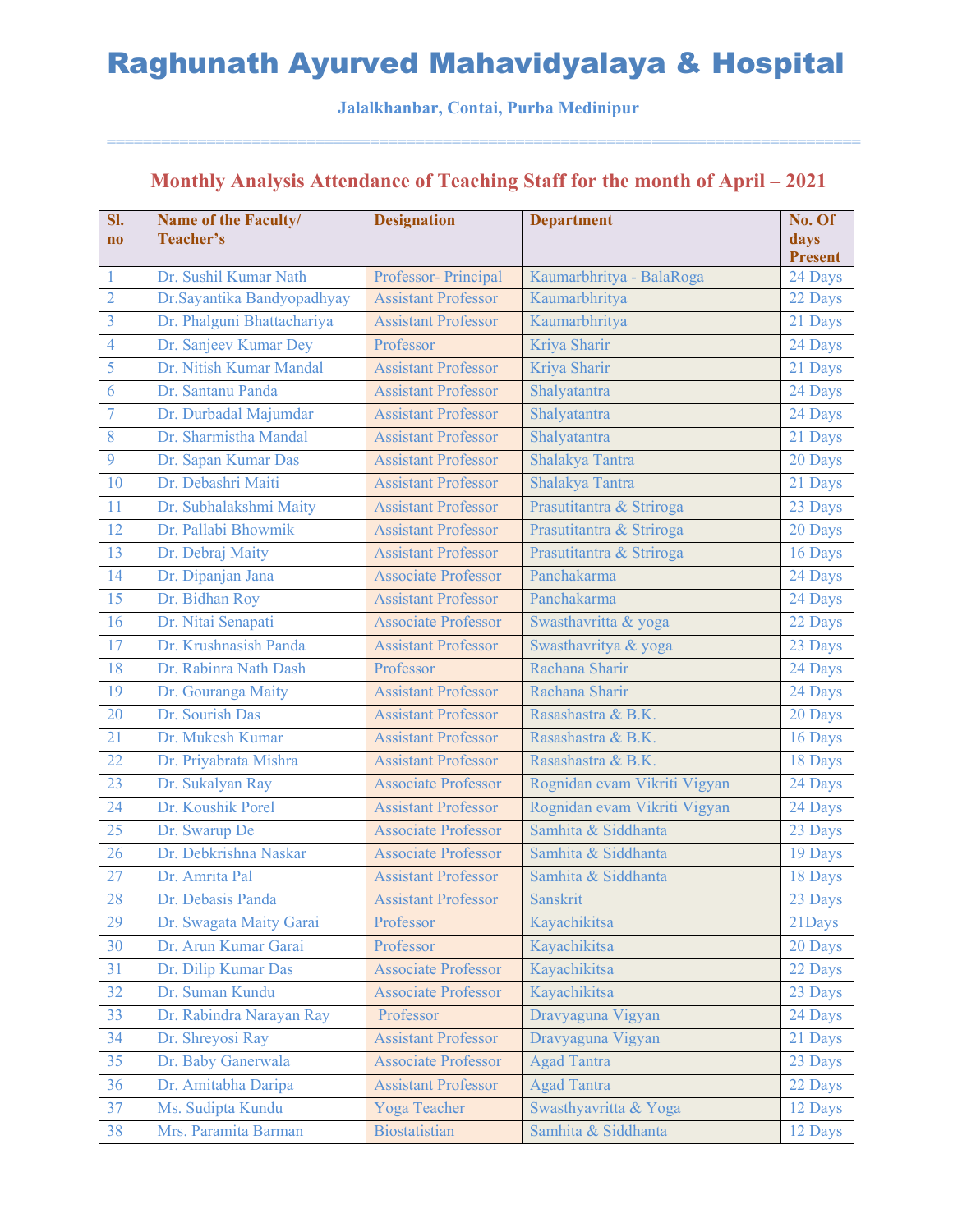#### **Jalalkhanbar, Contai, Purba Medinipur**

| SI.                     | <b>Name of the College Staff</b> | <b>Designation</b>                | <b>Department</b>    | No. Of         |
|-------------------------|----------------------------------|-----------------------------------|----------------------|----------------|
| $\mathbf{n}\mathbf{o}$  |                                  |                                   |                      | days           |
|                         |                                  |                                   |                      | <b>Present</b> |
|                         | Mr. Swasti Sundar Jana           | Librarian                         | <b>College Staff</b> | 23 Days        |
| $\overline{2}$          | Mr. Bijan Jana                   | <b>Assistant Librarian</b>        | <b>College Staff</b> | 24 Days        |
| $\overline{\mathbf{3}}$ | Ms. Shrabana Bera                | <b>Library Attendant</b>          | <b>College Staff</b> | 22 Days        |
| $\overline{4}$          | Mr. Chandan Kumar Maiti          | Staff for Admin. & Acct. Services | <b>College Staff</b> | 24 Days        |
| 5                       | Mr. Krishna Rana                 | Staff for Admin. & Acct. Services | <b>College Staff</b> | 24 Days        |
| 6                       | Mr. Shankar Prasad Barman        | Staff for Admin. & Acct. Services | <b>College Staff</b> | 24 Days        |
| $\overline{7}$          | Ms. Sritama Sinha                | Staff for Admin. & Acct. Services | <b>College Staff</b> | 24 Days        |
| 8                       | Mr. Sumit Bera                   | Staff for Admin. & Acct. Services | <b>College Staff</b> | 20 Days        |
| 9                       | Mr. Pulak Pradhan                | <b>Laboratory Technician</b>      | <b>College Staff</b> | 23 Days        |
| 10                      | Mr. Raju Panigrahi               | <b>Laboratory Technician</b>      | <b>College Staff</b> | 21 Days        |
| 11                      | Mr. Sandip Giri                  | <b>Laboratory Technician</b>      | <b>College Staff</b> | 22 Days        |
| 12                      | Mr. Dilip Manna                  | <b>Laboratory Technician</b>      | <b>College Staff</b> | 19 Days        |
| 13                      | Mr. Pijush Kanti Shee            | Laboratory Technician             | <b>College Staff</b> | 18 Days        |
| 14                      | Mr. Debbrata Dinda               | <b>Laboratory Assistant</b>       | <b>College Staff</b> | 20 Days        |
| $\overline{15}$         | Mrs. Suparna Pradhan             | <b>Laboratory Assistant</b>       | <b>College Staff</b> | 19 Days        |
| 16                      | Mr. Amitava Das                  | <b>Laboratory Assistant</b>       | <b>College Staff</b> | 20 Days        |
| 17                      | Mr. Bikash Das                   | <b>Laboratory Assistant</b>       | <b>College Staff</b> | 18 Days        |
| 18                      | Mr. Sukhendu Maity               | <b>Laboratory Assistant</b>       | <b>College Staff</b> | 19 Days        |
| 19                      | Mr. Joydeb Jana                  | <b>Laboratory Assistant</b>       | <b>College Staff</b> | 18 Days        |
| 20                      | Mr. Sutanu Hujjat                | <b>Museum Keeper</b>              | <b>College Staff</b> | 24 Days        |
| 21                      | Mr. Swapan Bhunia                | <b>Museum Keeper</b>              | <b>College Staff</b> | 24 Days        |
| 22                      | Mr. Dipankar Sasmal              | <b>Museum Keeper</b>              | <b>College Staff</b> | 18 Days        |
| 23                      | Mr. Gopal Chandra Pramanik       | <b>Museum Keeper</b>              | <b>College Staff</b> | 20 Days        |
| 24                      | Mrs Krishna Pradhan              | <b>Attendant</b>                  | <b>College Staff</b> | 18 Days        |
| 25                      | Mr. Soumendu Maity               | <b>Attendant</b>                  | <b>College Staff</b> | 17 Days        |
| 26                      | Mr. Debkumar Mishra              | Attendant                         | <b>College Staff</b> | 19 Days        |
| 27                      | Mrs. Tanaya Das Rana             | Attendant                         | <b>College Staff</b> | 18 Days        |
| 28                      | Mr. Sutirtha Das                 | Attendant                         | <b>College Staff</b> | 18 Days        |
| 29                      | Mrs. Sutapa Barik Maity          | Attendant                         | <b>College Staff</b> | 17 Days        |
| 30                      | Mrs. Siuli Metya                 | Attendant                         | <b>College Staff</b> | 23 Days        |
| 31                      | Mr. Manojit Ghosh                | Peon                              | <b>College Staff</b> | 20 Days        |
| 32                      | Mrs. Sikha Bera                  | Peon                              | <b>College Staff</b> | 18 Days        |
| 33                      | Mr Sanjoy Paria                  | Peon                              | <b>College Staff</b> | 17 Days        |
| 34                      | Mr. Tushar Kanti See             | Peon                              | <b>College Staff</b> | 19 Days        |
| 35                      | Mr. Amit Das                     | Peon                              | <b>College Staff</b> | 18 Days        |
| 36                      | Mr. Dibakar Maity                | Lifter                            | <b>College Staff</b> | 17 Days        |
| 37                      | Mr. Swapan Kumar Patra           | Gardener                          | <b>College Staff</b> | 24 Days        |
| 38                      | Mr. Uttam Maity                  | Multipurpose worker               | <b>College Staff</b> | 23 Days        |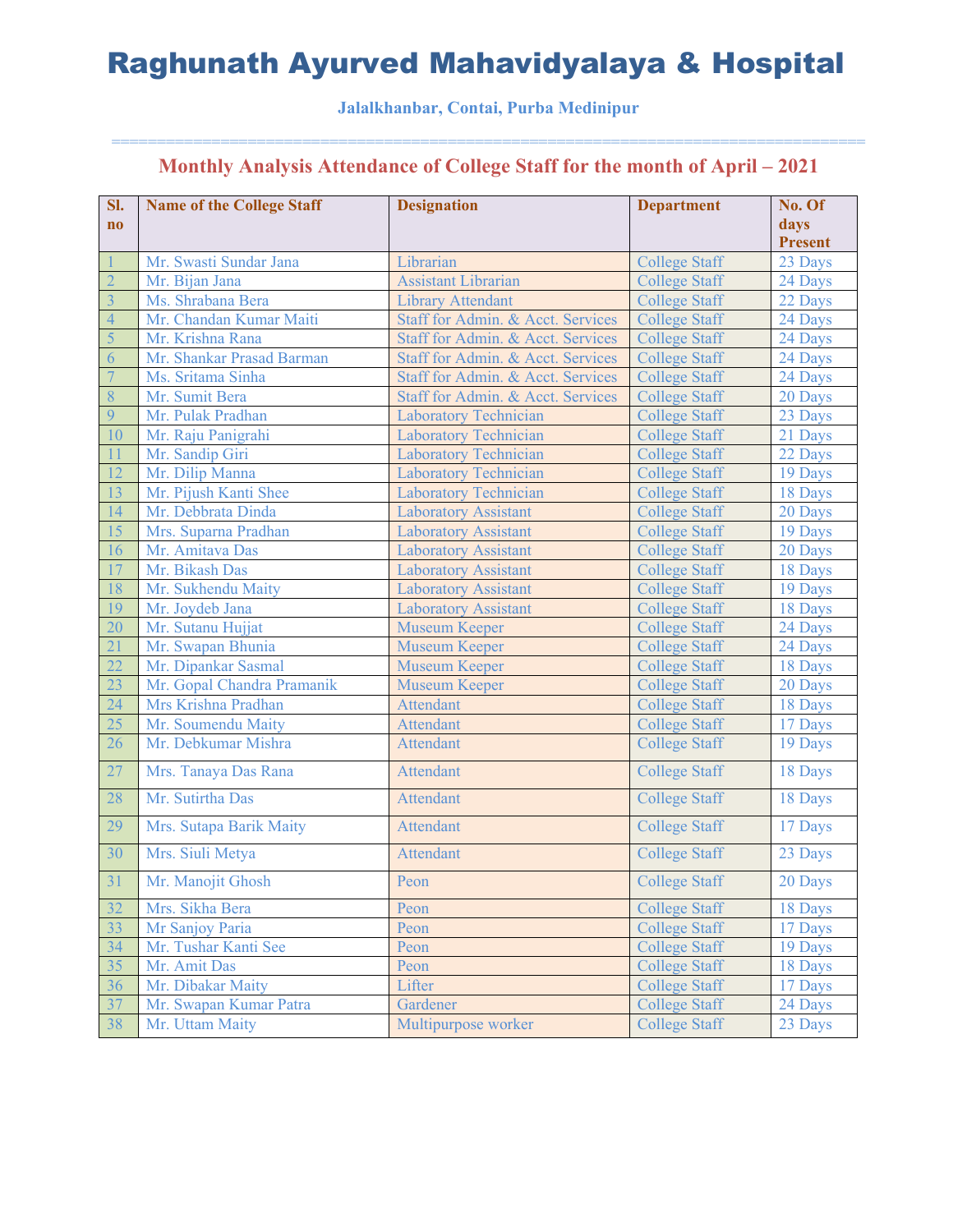**Jalalkhanbar, Contai, Purba Medinipur** 

| SI.                    | <b>Name of the College Staff</b> | <b>Designation</b>                         | <b>Department</b>     | No. Of         |
|------------------------|----------------------------------|--------------------------------------------|-----------------------|----------------|
| $\mathbf{n}\mathbf{o}$ |                                  |                                            |                       | days           |
|                        |                                  |                                            |                       | <b>Present</b> |
|                        | Prof.(Dr.) Sushil Kumar Nath     | <b>Hospital Superintendent</b>             | <b>Hospital Staff</b> | 24 Days        |
| $\overline{2}$         | Dr. Asitananda Das               | <b>Deputy Medical Superintendent</b>       | <b>Hospital Staff</b> | 23 Days        |
| $\overline{3}$         | Mrs. Sulekha Bera                | <b>Matron</b>                              | <b>Hospital Staff</b> | 24 Days        |
| $\overline{4}$         | Mrs. Chinmoye Maity              | <b>Assistant Matron</b>                    | <b>Hospital Staff</b> | 22 Days        |
| 5                      | Mrs. Safali Jana Pradhan         | <b>Assistant Matron</b>                    | <b>Hospital Staff</b> | 18 Days        |
| 6                      | Mrs. Anuradha Manna              | <b>Stuff Nurses</b>                        | <b>Hospital Staff</b> | 23 Days        |
| $\overline{7}$         | Ms. Nilam Khatun                 | <b>Stuff Nurses</b>                        | <b>Hospital Staff</b> | 24 Days        |
| 8                      | Mrs. Snigdha Panigrahi           | <b>Stuff Nurses</b>                        | <b>Hospital Staff</b> | 24 days        |
| 9                      | Mrs. Muslima Khatin              | <b>Stuff Nurses</b>                        | <b>Hospital Staff</b> | 23 Days        |
| 10                     | Mrs. Mallika Jana Patra          | <b>Stuff Nurses</b>                        | <b>Hospital Staff</b> | 24 Days        |
| 11                     | Mrs. Sandipa Jana Hujjat         | <b>Stuff Nurses</b>                        | <b>Hospital Staff</b> | 22 Days        |
| 12                     | Mrs. Krishna Giri Manna          | <b>Stuff Nurses</b>                        | <b>Hospital Staff</b> | 22 Days        |
| 13                     | Mrs. Sandhya Pradhan             | <b>Stuff Nurses</b>                        | <b>Hospital Staff</b> | 22 Days        |
| 14                     | Mrs. Sumita Majhi Pramanik       | <b>Stuff Nurses</b>                        | <b>Hospital Staff</b> | 19 Days        |
| 15                     | Mrs. Dipannita Mandal Jana       | <b>Stuff Nurses</b>                        | <b>Hospital Staff</b> | 23 Days        |
| 16                     | Mrs. Sarmitha Jana               | <b>Stuff Nurses</b>                        | <b>Hospital Staff</b> | 24 Days        |
| 17                     | Mrs. Sadhana Maity               | <b>Stuff Nurses</b>                        | <b>Hospital Staff</b> | 20 Days        |
| 18                     | Mrs. Kanan Deb                   | <b>Stuff Nurses</b>                        | <b>Hospital Staff</b> | 18 Days        |
| 19                     | Mr. Joydeb Manik                 | Ward Boy / Aya                             | <b>Hospital Staff</b> | 18 Days        |
| 20                     | Mr. Arup Payra                   | Ward Boy / Aya                             | <b>Hospital Staff</b> | 20 Days        |
| 21                     | Mr. Somnath Meikap               | Ward Boy / Aya                             | <b>Hospital Staff</b> | 19 Days        |
| $\overline{22}$        | Mrs. Radha Rani Maity Panja      | Ward Boy / Aya                             | <b>Hospital Staff</b> | 24 Days        |
| 23                     | Mrs. Saptami Bera Pradhan        | Ward Boy / Aya                             | <b>Hospital Staff</b> | 24 Days        |
| $\overline{24}$        | Mrs. Soumita Maity               | Ward Boy / Aya (Others)                    | <b>Hospital Staff</b> | 21 Days        |
| 25                     | Mr. Bapi Das                     | Ward Boy / Aya (Others)                    | <b>Hospital Staff</b> | 24 Days        |
| 26                     | Ms. Namita Rani Das              | Ward Boy / Aya (Others)                    | <b>Hospital Staff</b> | 20 Days        |
| 27                     | Mrs. Sila Guchhait Jana          | Ward Boy / Aya                             | <b>Hospital Staff</b> | 18 Days        |
| 28                     | Mr. Chandan Das                  | Pharmacist                                 | <b>Hospital Staff</b> | 24 Days        |
| 29                     | Mr. Kazi M M Mohiuddin Ahamed    | Pharmacist                                 | <b>Hospital Staff</b> | 20 Days        |
| $\overline{30}$        | Mrs. Madhuriya Naskar            | Pharmacist                                 | <b>Hospital Staff</b> | 18 Days        |
| $\overline{31}$        | Mr. Soumitra Das Mahapatra       | Pharmacist                                 | <b>Hospital Staff</b> | 18 Days        |
| $\overline{32}$        | Mrs. Sefali Shit                 | <b>Dresser</b>                             | <b>Hospital Staff</b> | 20 Days        |
| 33                     | Mr. Tapan Das                    | <b>Dresser</b>                             | <b>Hospital Staff</b> | 19 Days        |
| 34                     | Mr.Swapan Jana                   | <b>Store Keeper</b>                        | <b>Hospital Staff</b> | 24 Days        |
| 35                     | Mr. Debansu Ghorai               | Office Staff (for Registration,            | <b>Hospital Staff</b> | 24 Days        |
|                        |                                  | Record)                                    |                       |                |
| 36                     | Mr. Arun Jana                    | Office Staff (for Registration,<br>Record) | <b>Hospital Staff</b> | 21 Days        |
| 37                     | Mr. Suman Maity                  | Office Staff (for Registration,<br>Record) | <b>Hospital Staff</b> | 23 Days        |
| 38                     | Mrs. Sima Dolai                  | Office Staff (for Registration,<br>Record) | <b>Hospital Staff</b> | 22 Days        |
| 39                     | Mr. Somnath Sasmal               | Dark Room Attainder                        | Hospital Staff        | 18 Days        |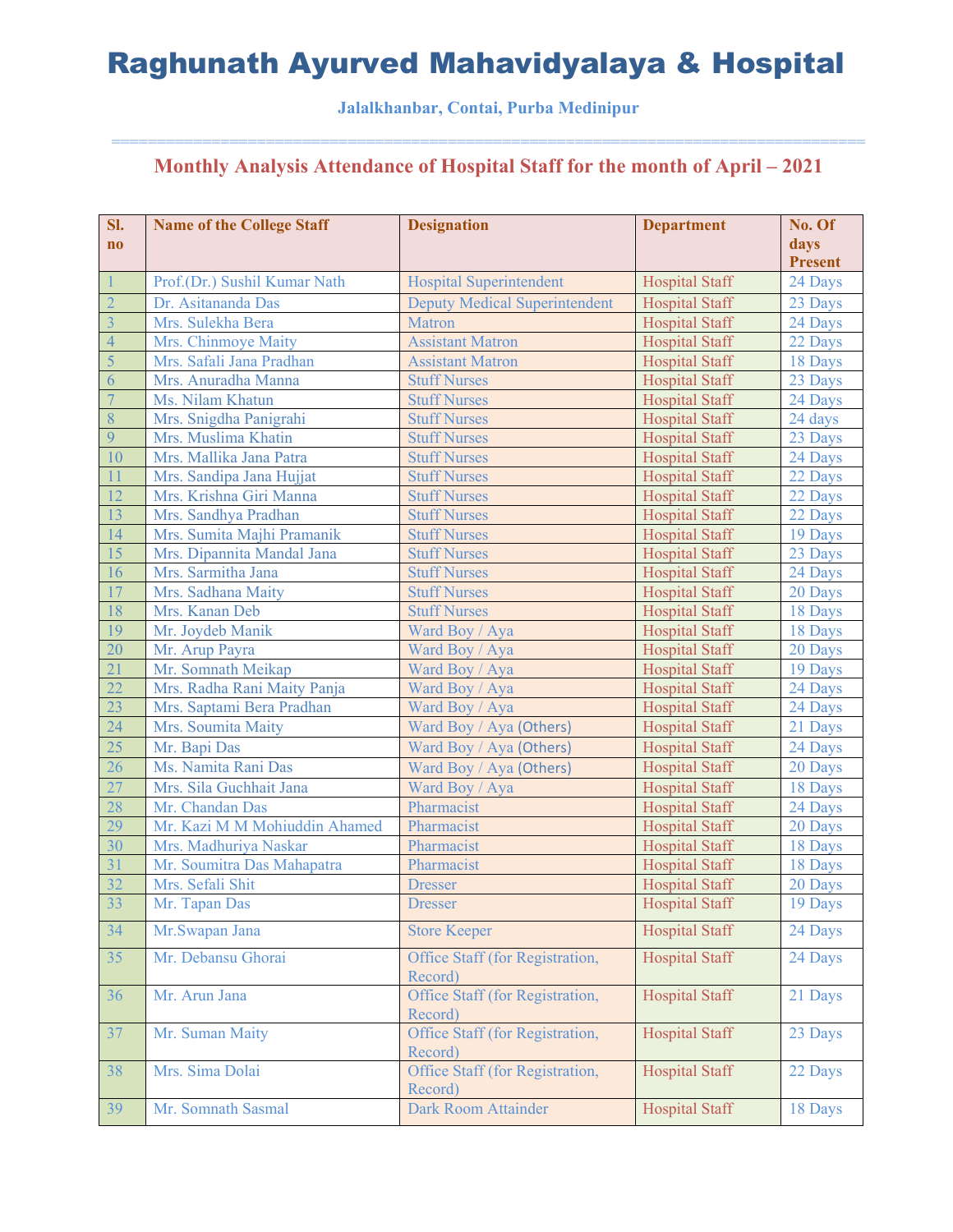#### **Jalalkhanbar, Contai, Purba Medinipur**

| SI.<br>$\mathbf{n}\mathbf{o}$ | <b>Name of the College Staff</b> | <b>Designation</b>                                                                                    | <b>Department</b>     | No. Of<br>days<br><b>Present</b> |
|-------------------------------|----------------------------------|-------------------------------------------------------------------------------------------------------|-----------------------|----------------------------------|
| 40                            | Mr. Satyabrata Nanda             | <b>Staff for Pancakarma Therapy</b><br>Section for OPD & IPD                                          | Hospital Staff        | 24 Days                          |
| 41                            | Mr. Prabir Kumar Jana            | <b>Staff for Pancakarma Therapy</b><br>Section for OPD & IPD                                          | <b>Hospital Staff</b> | 23 Days                          |
| 42                            | Mrs. Durga Rana Jana             | <b>Staff for Pancakarma Therapy</b><br>Section for OPD & IPD                                          | <b>Hospital Staff</b> | 18 Days                          |
| 43                            | Mrs. Madhusri Maity Shee         | <b>Staff for Pancakarma Therapy</b><br>Section for OPD & IPD                                          | <b>Hospital Staff</b> | 20 Days                          |
| 44                            | Mr. Nityananda Maity             | <b>OT</b> Attainder                                                                                   | <b>Hospital Staff</b> | 19 Days                          |
| 45                            | Mr. Koushik Jana                 | <b>OT</b> Attainder                                                                                   | Hospital Staff        | 23 Days                          |
| 46                            | Dr. Surajit Jana                 | <b>Emergency Medical Officer</b>                                                                      | <b>Hospital Staff</b> | 20 Days                          |
| 47                            | Dr. Raghunath Das                | <b>Emergency Medical Officer</b>                                                                      | <b>Hospital Staff</b> | 16 Days                          |
| 48                            | Dr. Pratap Chandra Ghorai        | RMO & RSMO                                                                                            | <b>Hospital Staff</b> | 18 Days                          |
| 49                            | Dr. Amrit Kumar Nanda            | <b>RMO &amp; RSMO</b>                                                                                 | <b>Hospital Staff</b> | 24 Days                          |
| 50                            | Dr. Mukul Kumar Pahari           | RMO & RSMO                                                                                            | <b>Hospital Staff</b> | 24 Days                          |
| 51                            | Dr. Bibhuti Ranjan Ojha          | <b>RMO &amp; RSMO</b>                                                                                 | <b>Hospital Staff</b> | 23 Days                          |
| 52                            | Dr. Arnab Bhattachariya          | RMO & RSMO                                                                                            | <b>Hospital Staff</b> | 19 Days                          |
| 53                            | Dr. Anulipi Pal                  | RMO & RSMO                                                                                            | <b>Hospital Staff</b> | 18 Days                          |
| 54                            | Dr. Lipika Maity                 | <b>RMO &amp; RSMO</b>                                                                                 | <b>Hospital Staff</b> | 23 Days                          |
| 55                            | Dr. Suman Maity                  | RMO & RSMO                                                                                            | <b>Hospital Staff</b> | 21Days                           |
| 56                            | Dr. Bristilina Panda             | RMO & RSMO                                                                                            | <b>Hospital Staff</b> | 20 Days                          |
| 57                            | Dr. Mouli Acharya                | <b>RMO &amp; RSMO</b>                                                                                 | <b>Hospital Staff</b> | 22 Days                          |
| 58                            | Dr. Surjani Gurai                | <b>RMO &amp; RSMO</b>                                                                                 | <b>Hospital Staff</b> | 23 Days                          |
| 59                            | Dr. Sushil Kumar Nath            | <b>Consultants (Teachers Of Clinical</b><br>Departments including Swasthavritta<br>& Yoga Department) | <b>Hospital Staff</b> | 24 Days                          |
| 60                            | Dr. Subhalakshi Maity            | Prosuti evum Stri Roga Specialist<br>(Teachers of Prosuti evum Stri Roga<br>Depertment)               | <b>Hospital Staff</b> | 23 Days                          |
| 61                            | Dr. Debdhri Maiti                | <b>Consultants (Teachers Of Clinical</b><br>Departments including Swasthavritta<br>& Yoga Department) | <b>Hospital Staff</b> | 21 Days                          |
| 62                            | Dr. Krushnasish Panda            | Yoga Teacher or Expert (from<br>Swasthavritta & Yoga Department)                                      | <b>Hospital Staff</b> | 23 Days                          |
| 63                            | Dr.Sarmistha Mandal              | Shalya & Ksharsutra Therapy<br>Specialists (Teacher Of Shalya<br>Department)                          | Hospital Staff        | 21 Days                          |
| 64                            | Dr. Dilip Kumar Das              | <b>Consultants (Teachers Of Clinical</b><br>Departments including Swasthavritta<br>& Yoga Department) | <b>Hospital Staff</b> | 22 Days                          |
| 65                            | Dr. Pallabi Bhowmik              | <b>Consultants (Teachers Of Clinical</b><br>Departments including Swasthavritta<br>& Yoga Department) | <b>Hospital Staff</b> | 20 Days                          |
| 66                            | Dr. Sapan Kumar Das              | <b>Consultants (Teachers Of Clinical</b><br>Departments including Swasthavritta<br>& Yoga Department) | <b>Hospital Staff</b> | 20 Days                          |
| 67                            | Dr. Durbadal Majumdar            | Shalya & Ksharsutra Therapy<br>Specialists (Teacher Of Shalya<br>Department)                          | <b>Hospital Staff</b> | 24 Days                          |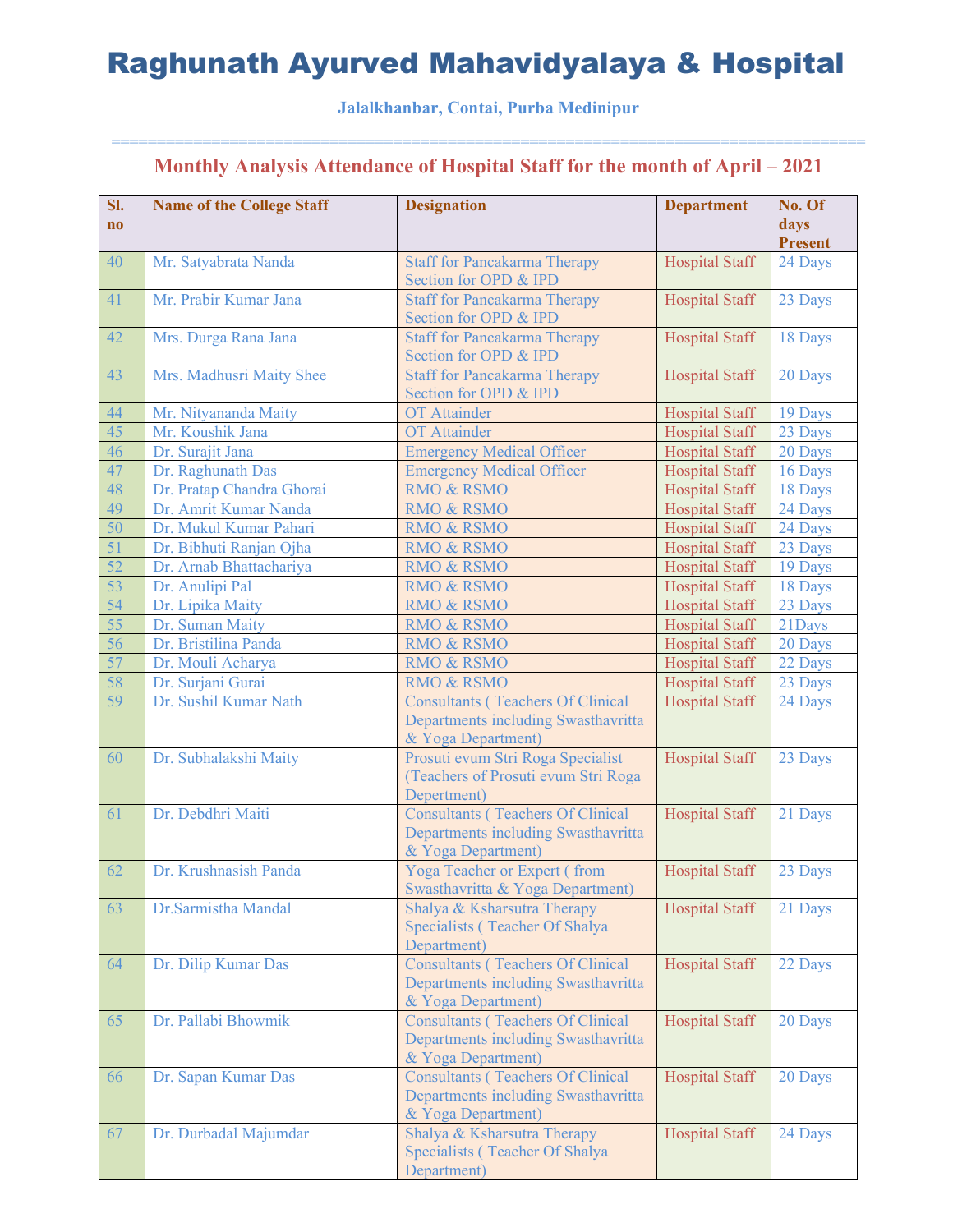#### **Jalalkhanbar, Contai, Purba Medinipur**

| <b>Hospital Staff</b><br>Dr. Suman Kundu<br><b>Consultants (Teachers Of Clinical</b><br>23 Days<br>68<br>Departments including Swasthavritta<br>& Yoga Department)<br>21 Days<br>69<br><b>Consultants (Teachers Of Clinical</b><br><b>Hospital Staff</b><br>Dr. Swagata Maity Garai<br>Departments including Swasthavritta<br>& Yoga Department)<br><b>Hospital Staff</b><br>Dr. Nitai Senapati<br><b>Consultants (Teachers Of Clinical</b><br>70<br>22 Days<br>Departments including Swasthavritta<br>& Yoga Department)<br>71<br><b>Hospital Staff</b><br>Dr. Santanu Panda<br><b>Consultants (Teachers Of Clinical</b><br>24 Days<br>Departments including Swasthavritta<br>& Yoga Department)<br>72<br><b>Hospital Staff</b><br>Dr. Dipanjan Jana<br><b>Consultants (Teachers Of Clinical</b><br>24 Days<br>Departments including Swasthavritta<br>& Yoga Department)<br>73<br>Dr. Bidhan Roy<br><b>Hospital Staff</b><br>Panchakarma Specialists (Teachers of<br>24 Days<br>Panchakarma Teaching Department)<br>74<br><b>Consultants (Teachers Of Clinical</b><br>Dr. Sayantika Bandyopadhyay<br><b>Hospital Staff</b><br>22 Days<br>Departments including Swasthavritta<br>& Yoga Department)<br>75<br>Dr. Phalguni Bhattacharya<br><b>Consultants (Teachers Of Clinical</b><br><b>Hospital Staff</b><br>21 Days<br>Departments including Swasthavritta<br>& Yoga Department)<br>Mr. Kafirul Sk<br>X-ray Technician or Radiographer<br><b>Hospital Staff</b><br>76<br>24 Days<br>77<br>Dr. Rishi Das<br>Physiotherapist<br><b>Hospital Staff</b><br>19 Days<br>78<br>23 Days<br>Dr. Rupa Jana<br>Radiologist<br><b>Hospital Staff</b><br>Dr. Subhasish Pradhan<br>79<br>Dentist<br><b>Hospital Staff</b><br>20 Days<br>Dr. Partha Pratim Das<br>Anaesthesiologist<br><b>Hospital Staff</b><br>80<br>16 Days<br>81<br>Dr. Ardhendu Sekhar Hazra<br>Paediatrician<br><b>Hospital Staff</b><br>18 Days<br>82<br>Dr. Prakiti Ranjan Roy<br>Pathologist<br><b>Hospital Staff</b><br>24 Days<br>83<br>Dr. Sattyam Maity<br><b>Hospital Staff</b><br>Ophthalmologist<br>24 Days<br>84<br>Obstetrician & Gynaecologist<br>23 Days<br>Dr. Promod Pramanik<br>Hospital Staff<br>85<br><b>Medicine Specialist</b><br>Dr. Sayan Hazra<br><b>Hospital Staff</b><br>19 Days<br>86<br>Dr. Samir Kumar Dey<br><b>Surgical Specialist</b><br><b>Hospital Staff</b><br>19 Days<br>87<br>Mrs.Jhuma Das<br>Panchakarma Asst<br>Hospital Staff<br>21 Days<br>Mrs. Sarmistha Jana Das<br>Panchakarma Nurse<br>88<br><b>Hospital Staff</b><br>18 Days<br>89<br>Mrs. Sabina Khatun<br><b>Hospital Staff</b><br>Laboratory Technician<br>24 Days<br>Mr. Nimai Bar<br>90<br>Workers<br>Hospital Staff<br>19 Days<br>Mr. Kanchan Pradhan<br>91<br>Workers<br><b>Hospital Staff</b><br>23 Days<br>92<br>Mr. Anupam Das<br><b>Analytical Chemist (Part Time)</b><br><b>Hospital Staff</b><br>20 Days<br>93<br>Mrs. Poushali Pramanik<br>Microbiologist<br><b>Hospital Staff</b><br>16 Days<br>94<br>Peon or Attendant<br>Mrs. Dipanwinta Sasmal<br><b>Hospital Staff</b><br>18 Days<br>95<br>Mrs. Madhumita Maity<br>Pharmacognosist (Part Time)<br><b>Hospital Staff</b><br>24 Days<br>96<br>Mr. Manas Maity<br><b>Laboratory Technicians</b><br>24 Days<br><b>Hospital Staff</b><br>97<br>Mr. Chapal Kanti Pradhan<br>Driver<br>19 Days<br><b>Hospital Staff</b> | SI.<br>$\bf{no}$ | <b>Name of the College Staff</b> | <b>Designation</b> | <b>Department</b> | No. Of<br>days<br>Present |
|---------------------------------------------------------------------------------------------------------------------------------------------------------------------------------------------------------------------------------------------------------------------------------------------------------------------------------------------------------------------------------------------------------------------------------------------------------------------------------------------------------------------------------------------------------------------------------------------------------------------------------------------------------------------------------------------------------------------------------------------------------------------------------------------------------------------------------------------------------------------------------------------------------------------------------------------------------------------------------------------------------------------------------------------------------------------------------------------------------------------------------------------------------------------------------------------------------------------------------------------------------------------------------------------------------------------------------------------------------------------------------------------------------------------------------------------------------------------------------------------------------------------------------------------------------------------------------------------------------------------------------------------------------------------------------------------------------------------------------------------------------------------------------------------------------------------------------------------------------------------------------------------------------------------------------------------------------------------------------------------------------------------------------------------------------------------------------------------------------------------------------------------------------------------------------------------------------------------------------------------------------------------------------------------------------------------------------------------------------------------------------------------------------------------------------------------------------------------------------------------------------------------------------------------------------------------------------------------------------------------------------------------------------------------------------------------------------------------------------------------------------------------------------------------------------------------------------------------------------------------------------------------------------------------------------------------------------------------------------------------------------------------------------------------------------------------------------------------------------------------------------------------------------------------------------------------------------------------------------------------------------------------------------------------------------------------------------------------|------------------|----------------------------------|--------------------|-------------------|---------------------------|
|                                                                                                                                                                                                                                                                                                                                                                                                                                                                                                                                                                                                                                                                                                                                                                                                                                                                                                                                                                                                                                                                                                                                                                                                                                                                                                                                                                                                                                                                                                                                                                                                                                                                                                                                                                                                                                                                                                                                                                                                                                                                                                                                                                                                                                                                                                                                                                                                                                                                                                                                                                                                                                                                                                                                                                                                                                                                                                                                                                                                                                                                                                                                                                                                                                                                                                                                             |                  |                                  |                    |                   |                           |
|                                                                                                                                                                                                                                                                                                                                                                                                                                                                                                                                                                                                                                                                                                                                                                                                                                                                                                                                                                                                                                                                                                                                                                                                                                                                                                                                                                                                                                                                                                                                                                                                                                                                                                                                                                                                                                                                                                                                                                                                                                                                                                                                                                                                                                                                                                                                                                                                                                                                                                                                                                                                                                                                                                                                                                                                                                                                                                                                                                                                                                                                                                                                                                                                                                                                                                                                             |                  |                                  |                    |                   |                           |
|                                                                                                                                                                                                                                                                                                                                                                                                                                                                                                                                                                                                                                                                                                                                                                                                                                                                                                                                                                                                                                                                                                                                                                                                                                                                                                                                                                                                                                                                                                                                                                                                                                                                                                                                                                                                                                                                                                                                                                                                                                                                                                                                                                                                                                                                                                                                                                                                                                                                                                                                                                                                                                                                                                                                                                                                                                                                                                                                                                                                                                                                                                                                                                                                                                                                                                                                             |                  |                                  |                    |                   |                           |
|                                                                                                                                                                                                                                                                                                                                                                                                                                                                                                                                                                                                                                                                                                                                                                                                                                                                                                                                                                                                                                                                                                                                                                                                                                                                                                                                                                                                                                                                                                                                                                                                                                                                                                                                                                                                                                                                                                                                                                                                                                                                                                                                                                                                                                                                                                                                                                                                                                                                                                                                                                                                                                                                                                                                                                                                                                                                                                                                                                                                                                                                                                                                                                                                                                                                                                                                             |                  |                                  |                    |                   |                           |
|                                                                                                                                                                                                                                                                                                                                                                                                                                                                                                                                                                                                                                                                                                                                                                                                                                                                                                                                                                                                                                                                                                                                                                                                                                                                                                                                                                                                                                                                                                                                                                                                                                                                                                                                                                                                                                                                                                                                                                                                                                                                                                                                                                                                                                                                                                                                                                                                                                                                                                                                                                                                                                                                                                                                                                                                                                                                                                                                                                                                                                                                                                                                                                                                                                                                                                                                             |                  |                                  |                    |                   |                           |
|                                                                                                                                                                                                                                                                                                                                                                                                                                                                                                                                                                                                                                                                                                                                                                                                                                                                                                                                                                                                                                                                                                                                                                                                                                                                                                                                                                                                                                                                                                                                                                                                                                                                                                                                                                                                                                                                                                                                                                                                                                                                                                                                                                                                                                                                                                                                                                                                                                                                                                                                                                                                                                                                                                                                                                                                                                                                                                                                                                                                                                                                                                                                                                                                                                                                                                                                             |                  |                                  |                    |                   |                           |
|                                                                                                                                                                                                                                                                                                                                                                                                                                                                                                                                                                                                                                                                                                                                                                                                                                                                                                                                                                                                                                                                                                                                                                                                                                                                                                                                                                                                                                                                                                                                                                                                                                                                                                                                                                                                                                                                                                                                                                                                                                                                                                                                                                                                                                                                                                                                                                                                                                                                                                                                                                                                                                                                                                                                                                                                                                                                                                                                                                                                                                                                                                                                                                                                                                                                                                                                             |                  |                                  |                    |                   |                           |
|                                                                                                                                                                                                                                                                                                                                                                                                                                                                                                                                                                                                                                                                                                                                                                                                                                                                                                                                                                                                                                                                                                                                                                                                                                                                                                                                                                                                                                                                                                                                                                                                                                                                                                                                                                                                                                                                                                                                                                                                                                                                                                                                                                                                                                                                                                                                                                                                                                                                                                                                                                                                                                                                                                                                                                                                                                                                                                                                                                                                                                                                                                                                                                                                                                                                                                                                             |                  |                                  |                    |                   |                           |
|                                                                                                                                                                                                                                                                                                                                                                                                                                                                                                                                                                                                                                                                                                                                                                                                                                                                                                                                                                                                                                                                                                                                                                                                                                                                                                                                                                                                                                                                                                                                                                                                                                                                                                                                                                                                                                                                                                                                                                                                                                                                                                                                                                                                                                                                                                                                                                                                                                                                                                                                                                                                                                                                                                                                                                                                                                                                                                                                                                                                                                                                                                                                                                                                                                                                                                                                             |                  |                                  |                    |                   |                           |
|                                                                                                                                                                                                                                                                                                                                                                                                                                                                                                                                                                                                                                                                                                                                                                                                                                                                                                                                                                                                                                                                                                                                                                                                                                                                                                                                                                                                                                                                                                                                                                                                                                                                                                                                                                                                                                                                                                                                                                                                                                                                                                                                                                                                                                                                                                                                                                                                                                                                                                                                                                                                                                                                                                                                                                                                                                                                                                                                                                                                                                                                                                                                                                                                                                                                                                                                             |                  |                                  |                    |                   |                           |
|                                                                                                                                                                                                                                                                                                                                                                                                                                                                                                                                                                                                                                                                                                                                                                                                                                                                                                                                                                                                                                                                                                                                                                                                                                                                                                                                                                                                                                                                                                                                                                                                                                                                                                                                                                                                                                                                                                                                                                                                                                                                                                                                                                                                                                                                                                                                                                                                                                                                                                                                                                                                                                                                                                                                                                                                                                                                                                                                                                                                                                                                                                                                                                                                                                                                                                                                             |                  |                                  |                    |                   |                           |
|                                                                                                                                                                                                                                                                                                                                                                                                                                                                                                                                                                                                                                                                                                                                                                                                                                                                                                                                                                                                                                                                                                                                                                                                                                                                                                                                                                                                                                                                                                                                                                                                                                                                                                                                                                                                                                                                                                                                                                                                                                                                                                                                                                                                                                                                                                                                                                                                                                                                                                                                                                                                                                                                                                                                                                                                                                                                                                                                                                                                                                                                                                                                                                                                                                                                                                                                             |                  |                                  |                    |                   |                           |
|                                                                                                                                                                                                                                                                                                                                                                                                                                                                                                                                                                                                                                                                                                                                                                                                                                                                                                                                                                                                                                                                                                                                                                                                                                                                                                                                                                                                                                                                                                                                                                                                                                                                                                                                                                                                                                                                                                                                                                                                                                                                                                                                                                                                                                                                                                                                                                                                                                                                                                                                                                                                                                                                                                                                                                                                                                                                                                                                                                                                                                                                                                                                                                                                                                                                                                                                             |                  |                                  |                    |                   |                           |
|                                                                                                                                                                                                                                                                                                                                                                                                                                                                                                                                                                                                                                                                                                                                                                                                                                                                                                                                                                                                                                                                                                                                                                                                                                                                                                                                                                                                                                                                                                                                                                                                                                                                                                                                                                                                                                                                                                                                                                                                                                                                                                                                                                                                                                                                                                                                                                                                                                                                                                                                                                                                                                                                                                                                                                                                                                                                                                                                                                                                                                                                                                                                                                                                                                                                                                                                             |                  |                                  |                    |                   |                           |
|                                                                                                                                                                                                                                                                                                                                                                                                                                                                                                                                                                                                                                                                                                                                                                                                                                                                                                                                                                                                                                                                                                                                                                                                                                                                                                                                                                                                                                                                                                                                                                                                                                                                                                                                                                                                                                                                                                                                                                                                                                                                                                                                                                                                                                                                                                                                                                                                                                                                                                                                                                                                                                                                                                                                                                                                                                                                                                                                                                                                                                                                                                                                                                                                                                                                                                                                             |                  |                                  |                    |                   |                           |
|                                                                                                                                                                                                                                                                                                                                                                                                                                                                                                                                                                                                                                                                                                                                                                                                                                                                                                                                                                                                                                                                                                                                                                                                                                                                                                                                                                                                                                                                                                                                                                                                                                                                                                                                                                                                                                                                                                                                                                                                                                                                                                                                                                                                                                                                                                                                                                                                                                                                                                                                                                                                                                                                                                                                                                                                                                                                                                                                                                                                                                                                                                                                                                                                                                                                                                                                             |                  |                                  |                    |                   |                           |
|                                                                                                                                                                                                                                                                                                                                                                                                                                                                                                                                                                                                                                                                                                                                                                                                                                                                                                                                                                                                                                                                                                                                                                                                                                                                                                                                                                                                                                                                                                                                                                                                                                                                                                                                                                                                                                                                                                                                                                                                                                                                                                                                                                                                                                                                                                                                                                                                                                                                                                                                                                                                                                                                                                                                                                                                                                                                                                                                                                                                                                                                                                                                                                                                                                                                                                                                             |                  |                                  |                    |                   |                           |
|                                                                                                                                                                                                                                                                                                                                                                                                                                                                                                                                                                                                                                                                                                                                                                                                                                                                                                                                                                                                                                                                                                                                                                                                                                                                                                                                                                                                                                                                                                                                                                                                                                                                                                                                                                                                                                                                                                                                                                                                                                                                                                                                                                                                                                                                                                                                                                                                                                                                                                                                                                                                                                                                                                                                                                                                                                                                                                                                                                                                                                                                                                                                                                                                                                                                                                                                             |                  |                                  |                    |                   |                           |
|                                                                                                                                                                                                                                                                                                                                                                                                                                                                                                                                                                                                                                                                                                                                                                                                                                                                                                                                                                                                                                                                                                                                                                                                                                                                                                                                                                                                                                                                                                                                                                                                                                                                                                                                                                                                                                                                                                                                                                                                                                                                                                                                                                                                                                                                                                                                                                                                                                                                                                                                                                                                                                                                                                                                                                                                                                                                                                                                                                                                                                                                                                                                                                                                                                                                                                                                             |                  |                                  |                    |                   |                           |
|                                                                                                                                                                                                                                                                                                                                                                                                                                                                                                                                                                                                                                                                                                                                                                                                                                                                                                                                                                                                                                                                                                                                                                                                                                                                                                                                                                                                                                                                                                                                                                                                                                                                                                                                                                                                                                                                                                                                                                                                                                                                                                                                                                                                                                                                                                                                                                                                                                                                                                                                                                                                                                                                                                                                                                                                                                                                                                                                                                                                                                                                                                                                                                                                                                                                                                                                             |                  |                                  |                    |                   |                           |
|                                                                                                                                                                                                                                                                                                                                                                                                                                                                                                                                                                                                                                                                                                                                                                                                                                                                                                                                                                                                                                                                                                                                                                                                                                                                                                                                                                                                                                                                                                                                                                                                                                                                                                                                                                                                                                                                                                                                                                                                                                                                                                                                                                                                                                                                                                                                                                                                                                                                                                                                                                                                                                                                                                                                                                                                                                                                                                                                                                                                                                                                                                                                                                                                                                                                                                                                             |                  |                                  |                    |                   |                           |
|                                                                                                                                                                                                                                                                                                                                                                                                                                                                                                                                                                                                                                                                                                                                                                                                                                                                                                                                                                                                                                                                                                                                                                                                                                                                                                                                                                                                                                                                                                                                                                                                                                                                                                                                                                                                                                                                                                                                                                                                                                                                                                                                                                                                                                                                                                                                                                                                                                                                                                                                                                                                                                                                                                                                                                                                                                                                                                                                                                                                                                                                                                                                                                                                                                                                                                                                             |                  |                                  |                    |                   |                           |
|                                                                                                                                                                                                                                                                                                                                                                                                                                                                                                                                                                                                                                                                                                                                                                                                                                                                                                                                                                                                                                                                                                                                                                                                                                                                                                                                                                                                                                                                                                                                                                                                                                                                                                                                                                                                                                                                                                                                                                                                                                                                                                                                                                                                                                                                                                                                                                                                                                                                                                                                                                                                                                                                                                                                                                                                                                                                                                                                                                                                                                                                                                                                                                                                                                                                                                                                             |                  |                                  |                    |                   |                           |
|                                                                                                                                                                                                                                                                                                                                                                                                                                                                                                                                                                                                                                                                                                                                                                                                                                                                                                                                                                                                                                                                                                                                                                                                                                                                                                                                                                                                                                                                                                                                                                                                                                                                                                                                                                                                                                                                                                                                                                                                                                                                                                                                                                                                                                                                                                                                                                                                                                                                                                                                                                                                                                                                                                                                                                                                                                                                                                                                                                                                                                                                                                                                                                                                                                                                                                                                             |                  |                                  |                    |                   |                           |
|                                                                                                                                                                                                                                                                                                                                                                                                                                                                                                                                                                                                                                                                                                                                                                                                                                                                                                                                                                                                                                                                                                                                                                                                                                                                                                                                                                                                                                                                                                                                                                                                                                                                                                                                                                                                                                                                                                                                                                                                                                                                                                                                                                                                                                                                                                                                                                                                                                                                                                                                                                                                                                                                                                                                                                                                                                                                                                                                                                                                                                                                                                                                                                                                                                                                                                                                             |                  |                                  |                    |                   |                           |
|                                                                                                                                                                                                                                                                                                                                                                                                                                                                                                                                                                                                                                                                                                                                                                                                                                                                                                                                                                                                                                                                                                                                                                                                                                                                                                                                                                                                                                                                                                                                                                                                                                                                                                                                                                                                                                                                                                                                                                                                                                                                                                                                                                                                                                                                                                                                                                                                                                                                                                                                                                                                                                                                                                                                                                                                                                                                                                                                                                                                                                                                                                                                                                                                                                                                                                                                             |                  |                                  |                    |                   |                           |
|                                                                                                                                                                                                                                                                                                                                                                                                                                                                                                                                                                                                                                                                                                                                                                                                                                                                                                                                                                                                                                                                                                                                                                                                                                                                                                                                                                                                                                                                                                                                                                                                                                                                                                                                                                                                                                                                                                                                                                                                                                                                                                                                                                                                                                                                                                                                                                                                                                                                                                                                                                                                                                                                                                                                                                                                                                                                                                                                                                                                                                                                                                                                                                                                                                                                                                                                             |                  |                                  |                    |                   |                           |
|                                                                                                                                                                                                                                                                                                                                                                                                                                                                                                                                                                                                                                                                                                                                                                                                                                                                                                                                                                                                                                                                                                                                                                                                                                                                                                                                                                                                                                                                                                                                                                                                                                                                                                                                                                                                                                                                                                                                                                                                                                                                                                                                                                                                                                                                                                                                                                                                                                                                                                                                                                                                                                                                                                                                                                                                                                                                                                                                                                                                                                                                                                                                                                                                                                                                                                                                             |                  |                                  |                    |                   |                           |
|                                                                                                                                                                                                                                                                                                                                                                                                                                                                                                                                                                                                                                                                                                                                                                                                                                                                                                                                                                                                                                                                                                                                                                                                                                                                                                                                                                                                                                                                                                                                                                                                                                                                                                                                                                                                                                                                                                                                                                                                                                                                                                                                                                                                                                                                                                                                                                                                                                                                                                                                                                                                                                                                                                                                                                                                                                                                                                                                                                                                                                                                                                                                                                                                                                                                                                                                             |                  |                                  |                    |                   |                           |
|                                                                                                                                                                                                                                                                                                                                                                                                                                                                                                                                                                                                                                                                                                                                                                                                                                                                                                                                                                                                                                                                                                                                                                                                                                                                                                                                                                                                                                                                                                                                                                                                                                                                                                                                                                                                                                                                                                                                                                                                                                                                                                                                                                                                                                                                                                                                                                                                                                                                                                                                                                                                                                                                                                                                                                                                                                                                                                                                                                                                                                                                                                                                                                                                                                                                                                                                             | 98               | Mr. Durga Shankar Panda          | Electrician        | Hospital Staff    | 23 Days                   |